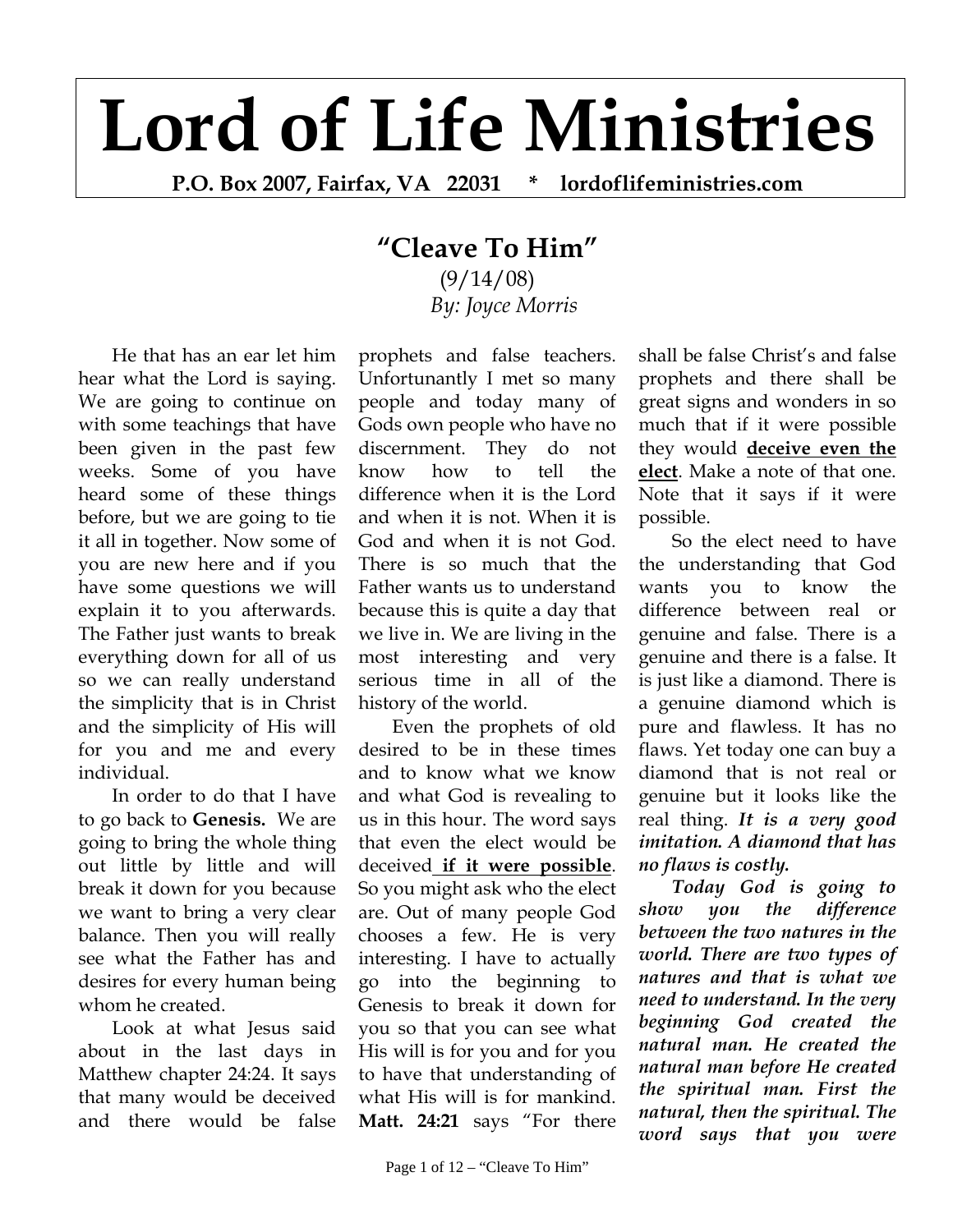*created first in the natural before He began to move upon your earth and He began to form the knowledge and understanding of Christ in your mind. He has to cause you to become a spiritual being. And so you have to understand that in the beginning God created the natural first before He began to move on the earth to create a spiritual people would be in His image and His likeness. Now we will go to Genesis. I am going slow with you because I really want you to catch on. I want you to see and understand this, that in the beginning God created the heaven and the earth. It goes on down and reads that the earth was without form. God did create the whole entire world. He created everything that exists. He is definitely God!! Just take a look at all that He has created. He just amazes us.* 

The other day I saw a snap turtle and it amazed me to think of all that God has created. So many different animals and creatures, we could go on and on. What an awesome and marvelously creative God. I think of the trees and flowers and the moon and the sun and the galaxies and yet His kingdom is greater than all of that.

God created the whole world and everything in it. The earth was empty and without form and so first the natural and then the spiritual. The Lord was also talking

about a people that He created. The Word says that He created the wicked. The Word also says that He created the waster and the destroyer. So that means He created Satan. He created the serpent which is nothing but people. He created the natural man first and then the spiritual man. The natural man was in darkness, that is every human being that God created. When people are born they are born into a lower nature. There is a supernatural dimension and there is a natural dimension which is earthly. Now the supernatural realm and it is that heavenly realm which is beyond form and matter. Can you understand that? **ICor 15:46, 47.** 

The Kingdom of God is not of this world. It is all that God is. The kingdom of God exists with all power and all authority, wisdom and knowledge and understanding of all that God is. The kingdom of God is all of God's nature and everything that He stands for which are holiness, righteousness and pureness. In the kingdom of God there is the power of the whole entire universe. You need to understand that the power that is in the kingdom of God is inside of you and me. It is a power greater than the natural sun. **Luke 17: 21** the kingdom of God is within you. It is greater than the moon and all of the galaxies combined. Even in this world there is no

combined power that compares with the power of God that exits today nor will there ever be because God will ever be the ultimate power. All of God's power resides within you and me today. You may be still waiting for something to happen but all that you need is already inside of you. Everything that has been created or has come into existence was already there. Whether it is gas, oil or electricity it is already there. But man has to progressively grow in his mind and his way of thinking to where a thought came into his mind he discovered electricity. Wow! But where was it? It was already there. It is something that suddenly came about, yet it was already there. Can you comprehend that? God created a world and a people who are carnal. The carnal mind is the self will of man. The carnal mind is the serpent. It is nothing but an individual's own will and one who has no knowledge of who God is. One who has no knowledge of his creator and no truth of who God really is. God created these people who were natural beings.

One day the Lord said to me "Just as it is now, so it was in the beginning." Today you have people who do not know Me. But they have a body and they are in the earth. I've created first the natural but then I began to move upon the earth and I began to create a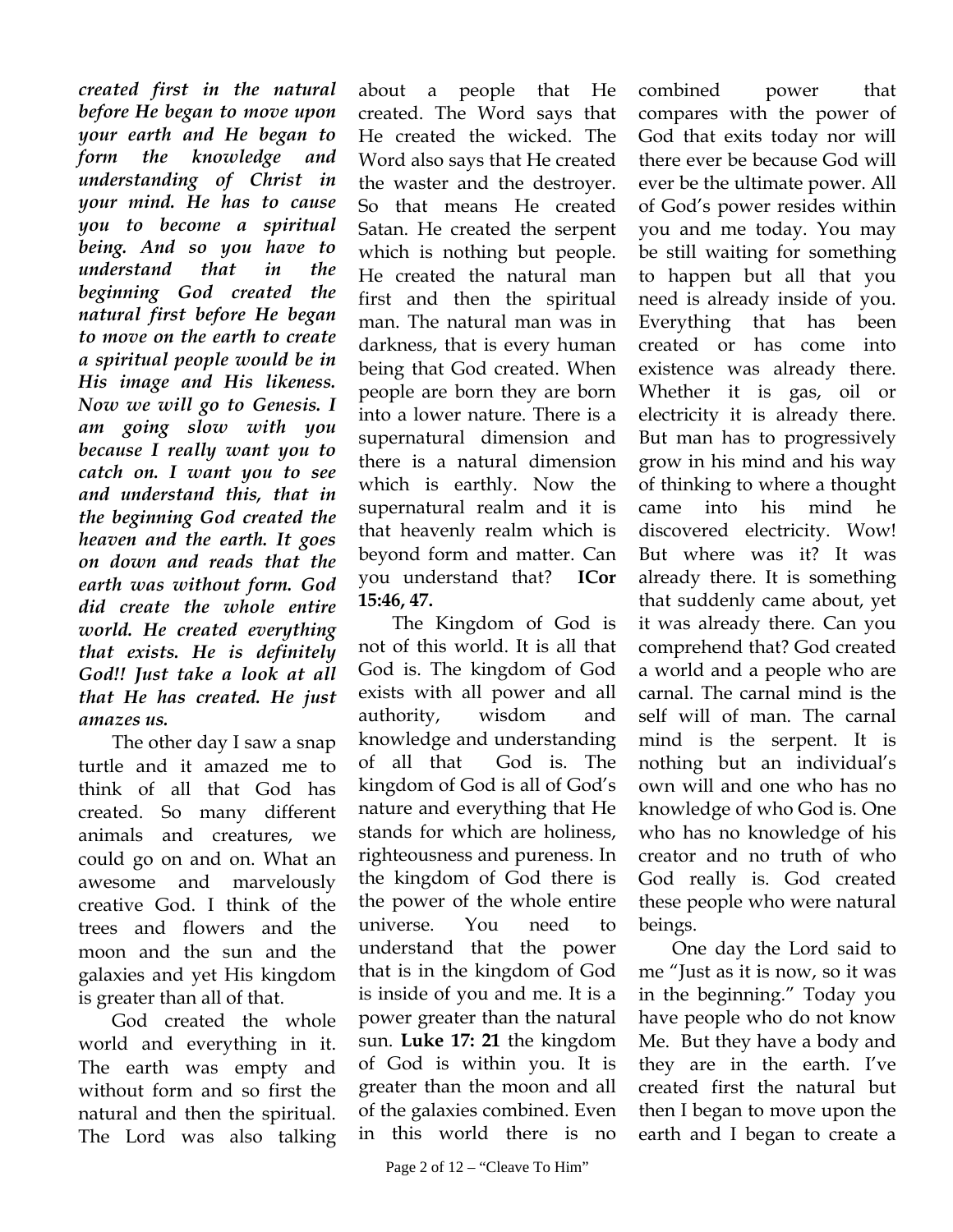people unto myself to separate them unto me so that they may become spiritual beings. My desire is that they would come into the supernatural realm where I am in and not stay in the natural realm. They that live in the natural realm are guided by their emotions which are controlled by their five scenes and self will. But I am going to create a people who will come to know me and I will transform their minds. Paul travailed until Christ be formed with knowledge and the wisdom in their minds. You know that God moved upon your earth and in His timing a light bulb came on in your head and you woke up which caused you to realize that you are more than just a natural person. You are really here to do one thing and that is to know your creator. Not only to know the creator but also to do the will of your father.

God planned this for every individual. When you do God's will then you know what your purpose in life is. It is not until you do God's will that this happens. Many people are trying to find out what their purpose is in life. When you begin to know who you are then you will be able to know what your purpose is. Once you understand that then you will be able to realize what you are here for and to do the will of the Father. Basically once you understand that then you will know that

everything is about God. It is all about His Son, about God himself and about His people. It is not about you personally. In **Genesis 1 24-26**, God began to move and He created everything after its own kind.

Why did God spend two chapters creating everything after its own kind? He did that because He was making a statement to you and me. When He began to create man He created both male and female. He said, "Let us create man in our own image and our likeness". When you become a parent you are so thrilled because the child looks like you. The next thing you know, they begin to talk like you and act like you. Later God began to show the Adam nature what they were born into. In that nature you are quick to say "No" or "I am not going to do it". We are born into that lower nature.

God began to move on the earth and He began to seek a people out unto Himself. He began to create a one new man, a corporate man. He created a corporate man Adam and he was spirit. Just like Jesus. Jesus was Spirit with the Father but then He took on form. Adam was a type and shadow of the Christ who was to come. Oh Lord Have mercy! Can you see that? Adam was a type and a shadow. Christ was spirit with the Father! The first son was with the father. He created everything. Christ created the invisible and the

visible. **Col. 1:16-17** so those who begin to understand that you are supernatural beings realize that the invisible will not remain invisible to you anymore but it will be visible to you. The more you understand that you are living in the Kingdom of God, which you can not see because it is without observation, the more you will understand the invisible which is the Kingdom of God. Why did God do that? Why did he fix it so that man could not see it? The reason is that it is so big. It is huge. It is awesome! It is so powerful that He never intended for the natural man, the carnal man to understand it. He only wanted those who loved him to understand. God's kingdom is so big and powerful that when we begin to understand it we will start tapping into even more of God.

God created a people unto Himself and He created Adam called them, they. He called them male and female. Adam did not have a body yet. He was spirit. He was created as a spirit. You were spirit before you were placed in your mother's womb. That is what happened to every individual. Your spirit was with the Father before the foundation of the earth. That is what the bible says. It also states that God created the wicked. The wicked refers to the natural man. It is those whose nature has not been changed. It is that lower state of man. It is that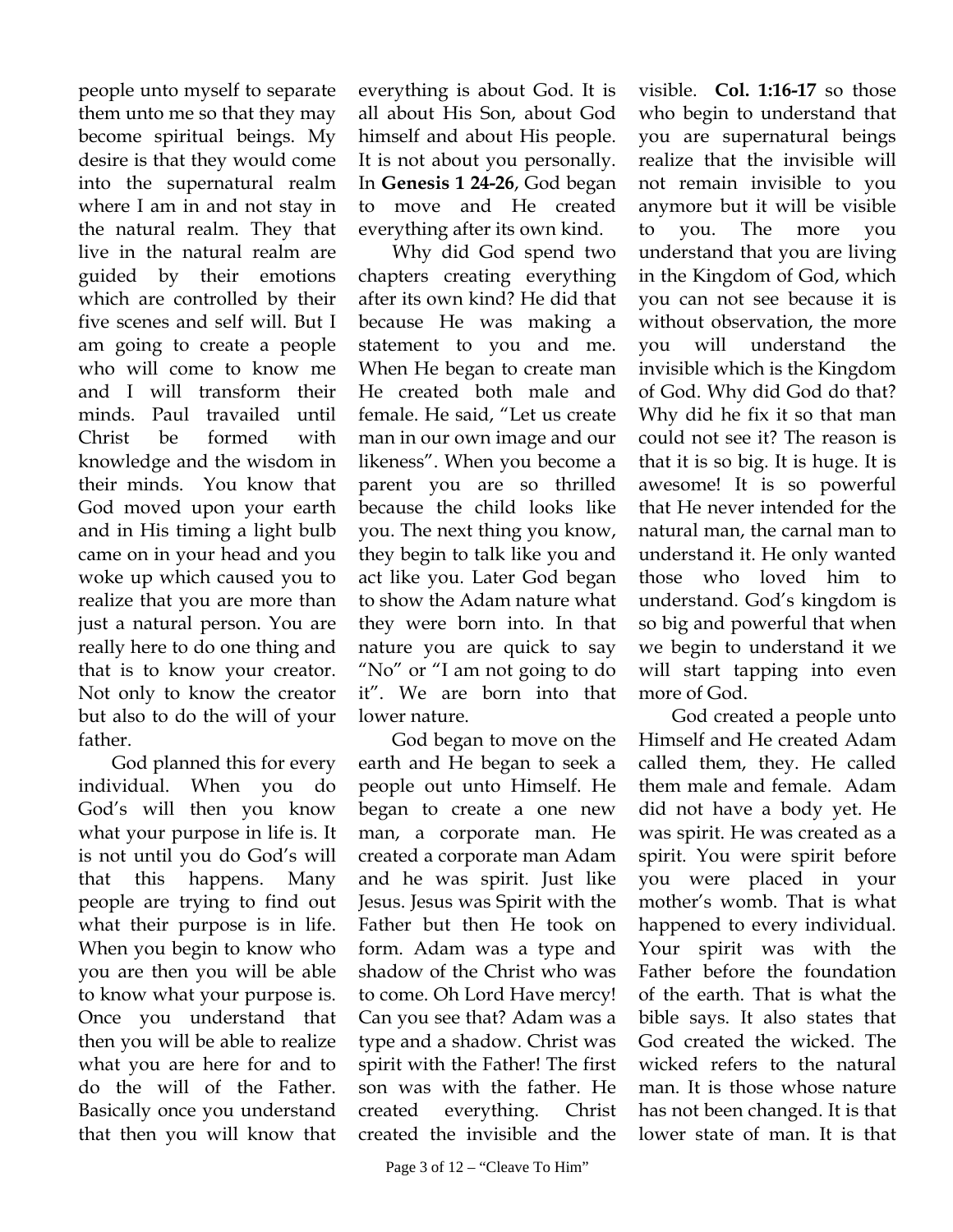carnal and self centeredness, which is the fruit of that nature.

I began to ask the Lord, you created the destroyer, you create the serpent, you created satan. How could you do that? In you there is no darkness so how could you create the wicked when there is no wickedness in you? I asked God that question. The word says that everything came out of you. He answered and said, I have to have an opponent. How can anyone see my glory and my power and my greatness unless I have an opponent? I create whatever I want to create because I am God. I am the I am. In me there is no darkness. I am a holy God. But with my thought and my word I created. My son created the principalities, my son created the throne. He created all of these things. It was created by Him and for Him. He said Joyce, just as in the natural when you go to a movie you will see that if there is a bad guy by the end of the movie the good guy will look really good. So you see that you have to have the negative and the positive. He said, I had to have a Pharaoh because I could not reveal my glory and miracles and my greatness without a Pharaoh. I also had to have a Judas. And so He said I will have mercy on whom I will have mercy. Look at **Exodus 33:19**. I came to the conclusion that He is right no matter what I think. He is

always right. No matter what I go through, or what happens, He is always right. I may not like what I go through at times but I do know one thing. I can not get mad at God. He is always right. He knows what is best and there is a reason for everything. When you understand why you are going through something that is when you can handle it.

So here He created everything and by Him everything was created. So He created the wicked for Himself so that His plan could be revealed. This was done so that His power and His glory would come forth and man would recognize it. God is so good. I want you to see something about Adam. In **Genesis 1:26** He blessed them; He created male and female, He created them. We all know that he gave them one commandment which was the word of God; God's word. He was telling them not to eat of the tree of knowledge of good and evil. But they were to just partake of the tree of life. You have a brain and there is the right side and the left side. Each side has a different function. In fact the scientist has proven that the brain has something shaped like a tree in the center of it. And also the brain has all of the nerves branching off from the center or tree. The nerves store different memories and experiences. Realize that when you waken up in the Lord you

are double minded. God moved and created man after He created everything else.; the beasts of the field and so forth. He said, "It is very good". I mean he was so happy when He created a people in His image and His likeness. Meaning they were in the image of the nature of God. He told Adam that He was going to Him in His kingdom which is the Garden of Eden. He said,"I am going to place you in this spiritual kingdom and your job is to express Me to mankind". There are a lot of people out there with that lower nature. They are operating in the carnal mind. They are in darkness in their minds. The darkness is ignorance. The bible talks about darkness being ignorance. **Eph. 4:18** God said to Adam. "I want you to be fruitful and grow and multiply. All I want you to do is to feed off of the tree of life". To feed off the tree of life is to do the will of the Father. Jesus understood it at the age of twelve. "I came to do the will of my Father". All Adam had to do was to follow and obey the one word that God gave him. That was all that he was supposed to do. God was telling Adam to depend on Him everyday for everything. "I do not want you to do anything apart from me or in your own strength", explained God. The self will is your self reliance and your self dependence. Can you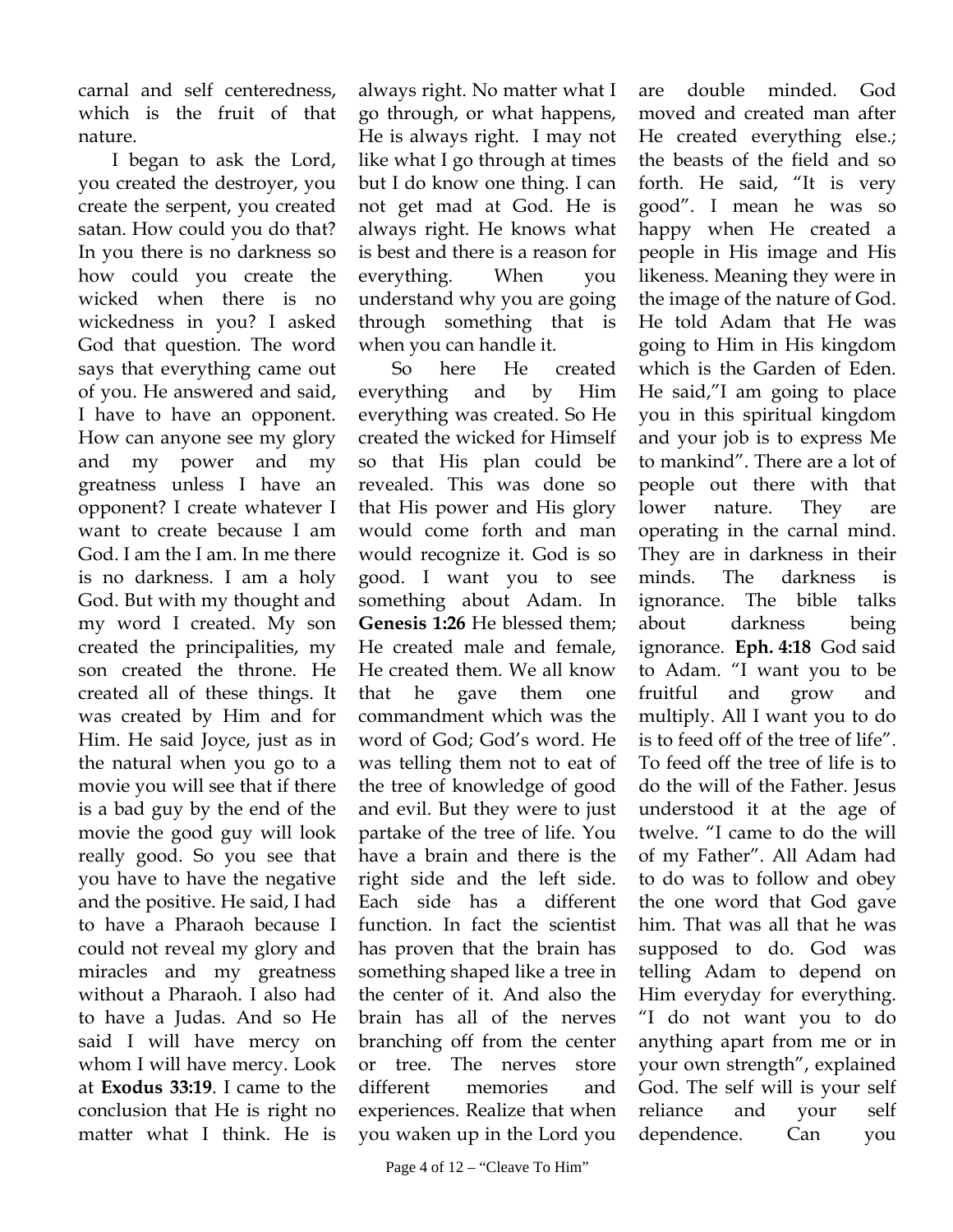understand that? It means that you do things without depending on Him and without letting Him be a part of what you are doing.

When I started out with the Lord I remember that in receiving the baptism of the Holy Spirit that my heavens opened up and I understood so much more. You have a closer walk with God because you are filled with the Holy Spirit. Then the battle started. You did not have a battle until then. The battle took place in your mind with your own thoughts. I remember that God wanted to be in the least little things. When I could not find my keys, He said, ask me where they are. Or if something would go wrong with the car He would say ask me what the problem is. You see the self is always doing something in its strength and leaving God out. God does not want you to leave Him out of anything that you do in your daily life. I can remember when I would cook for people, man I would be working so hard in the kitchen and sweating it out. One day the Lord said, well you are leaving me out. You did not ask me to help you. When I begin to ask Him to help me He even flavored the food. People would say "Oh it taste so good. How did you do this?" Well it tasted so good because He anointed it. He put His stamp on it. Do you understand what I am saying?

We leave God out of everything, and when we leave Him out you go right back into feeding off of the tree of the knowledge of good and evil which is your self will. There is a little song that we have sung, "He is my everything, He is my all. He is my, everything both great and small". Here you see Adam has a pure heart. He is depending on the Father. The Father wanted the kingdom to multiply in the earth. Adam was to be a part in that plan. He wanted Adam to share the gospel of the good news to those who were in a lower state and had no knowledge of God. He was to set the prisoners free. That was what he was supposed to do.

God decided to create a woman because He did not want Adam to be alone. Notice they were referred to as they, male and female, before He formed Adam. Adam had to be formed into a living soul. So therefore He brought Adam down to a lower level. Jesus was the word but the word was made flesh and dwelt among us. The same thing was with Adam who was created spirit. He was the Cherubim and all the glory of God but he had to be put to sleep. **Gen. 2:21** Adam did not put himself to sleep, God caused it to happen. While he was asleep God took a rib from his side and He created him a helpmate, a woman. So here was the woman on the outside

of him. Eve is the mother of all living. Eve is the representation of your soul and spirituality. The problem with the church today is religion and the Anti Christ wants you and me to take the word literally into the natural. Most people know the scriptures by the natural but they do not have the spiritual interpretation. Jesus! Lord Have mercy! That is why everyone is feeding off the natural bread and the image and nature is not changing. God needed the soul. The soul is your mind. He needs your mind to reproduce Himself. He wants to place that incorruptible seed that is coming out of the mouth of God, out of the spirit to place into your hearts to transform your mind and change your thinking. Here is Adam and he did not have the carnal mind. Can you just picture a group of people in the totality of the mind of Christ? They did not have two minds because the left side and the right side of the brain became one. Lord Have mercy!

Now God is the possessor of the heaven and earth and one day He said, Joyce, I am going to possess you. I said, what does that mean? He said, I am going to swallow up your soul. To swallow you up means to change your thinking. How does He change our thinking? Our mind is transformed by the word of God, the renewing of our mind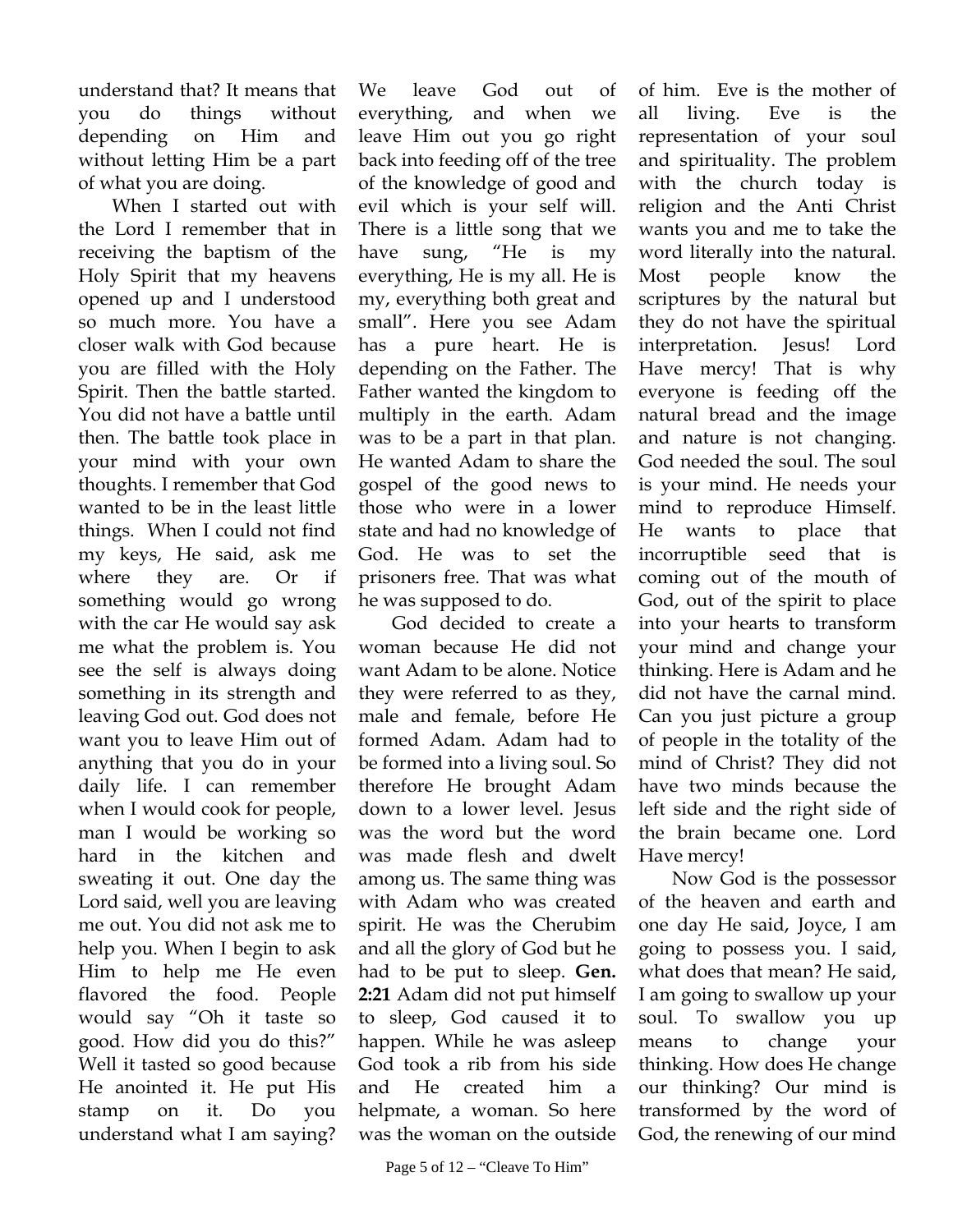by the word. **Rom. 12.2** Notice the tree of life is the bread of life. The tree of life is the mind of Christ. It is the word coming out of the Spirit of God. The tree of life is in your creator's thoughts, His ways, His way of doing everything. The tree of life is the nature of God and all that He is, and so feeding off of the Word that comes out of the spirit, and out of the mouth of God. The tree of knowledge of good and evil is the self will and the religion. As long as Adam stayed in the Father's will he was feeding off of the Word and the Spirit even after Eve was taken out of his side. Jesus died and He had a hole in His side, so the woman (the soul) could go back in. So the statement means to be made one with God. Adam is in the Garden of Eden, he is one with God. There is one will not two. That is what you are coming into. The time is coming wherein the more your soul dies the more God consumes your desires and changes them into His desires. Even though the soul may whine and cry it is laying its life down and becoming more one with Christ and as you become one with Christ He is beginning to possess you and as He begins to possess you, you become like Him and then you will be walking in a rest. You will be walking in peace and joy. The more you walk in His will, the more you will walk in the rest of God. Really and truly what

entered in the garden was nothing but the self will. The self will is nothing but the ego and pride. That is saying, "I do not want to do it your way God, I do not want to do what you are telling to me to do. I do not want to do what your word says. I do not want to read your word to see what I am supposed to do. Basically Adam left the Word of God. God gave Him one word and he would not do what God said. Do you know what Adam said? He said, it is better for me. You need to see this, first the tempter came, which is the serpent. Adam was walking in the kingdom of God and the glory of the Lord and the power of God. Here He is a king and a priest and was supposed to demonstrate the kingdom of God to mankind. That is what he was called for.

What is God's purpose? It is for Him to express Himself through you and me. That is the purpose of God, so that He can express who he is to mankind. So every individual failed except Jesus Christ. Can you see that? The serpent came to the soul; your self will comes to the soul. Can you hear that? I am not leaving satan out but God told me that the self will and the serpent nature and satan are all the same. Lord Have mercy! Here is Adam, one with God. He is walking in a heavenly state in his mind. He is walking in the mind of Christ. He is

righteousness, peace and joy in the Holy Spirit. He has right thinking. And this is what happened, Adam said, "This is now bone of my bone and flesh of my flesh and she shall be called woman". So he called her a woman and he named her. This took placed after God created Eve. **Gen. 2:23** This happened before the tempter came. Mind you God did not say this, Adam did. There is more it goes on to say, "She was taken out of man, THEREFORE SHALL A MAN LEAVE HIS FATHER AND HIS MOTHER AND SHALL CLEAVE TO HIS WIFE AND THEY SHALL BE ONE FLESH." Understand that Adam was spirit when God began to move upon him and then God began to form him into a living soul. There was no woman. Woman was not in the flesh yet until God created Eve in the flesh and took the rib out of Adams side. So who was his mother, and his father? He did not have a natural mother or father. Only God existed and only God created him. When Adam made that statement that is when pride entered in. Pride set in at that moment when he decided that it was better for him to leave his mother and father. He made the decision right then and there. Lord Have mercy! He laid his life down for his mate and he left his mother and father. Can you see what I am saying?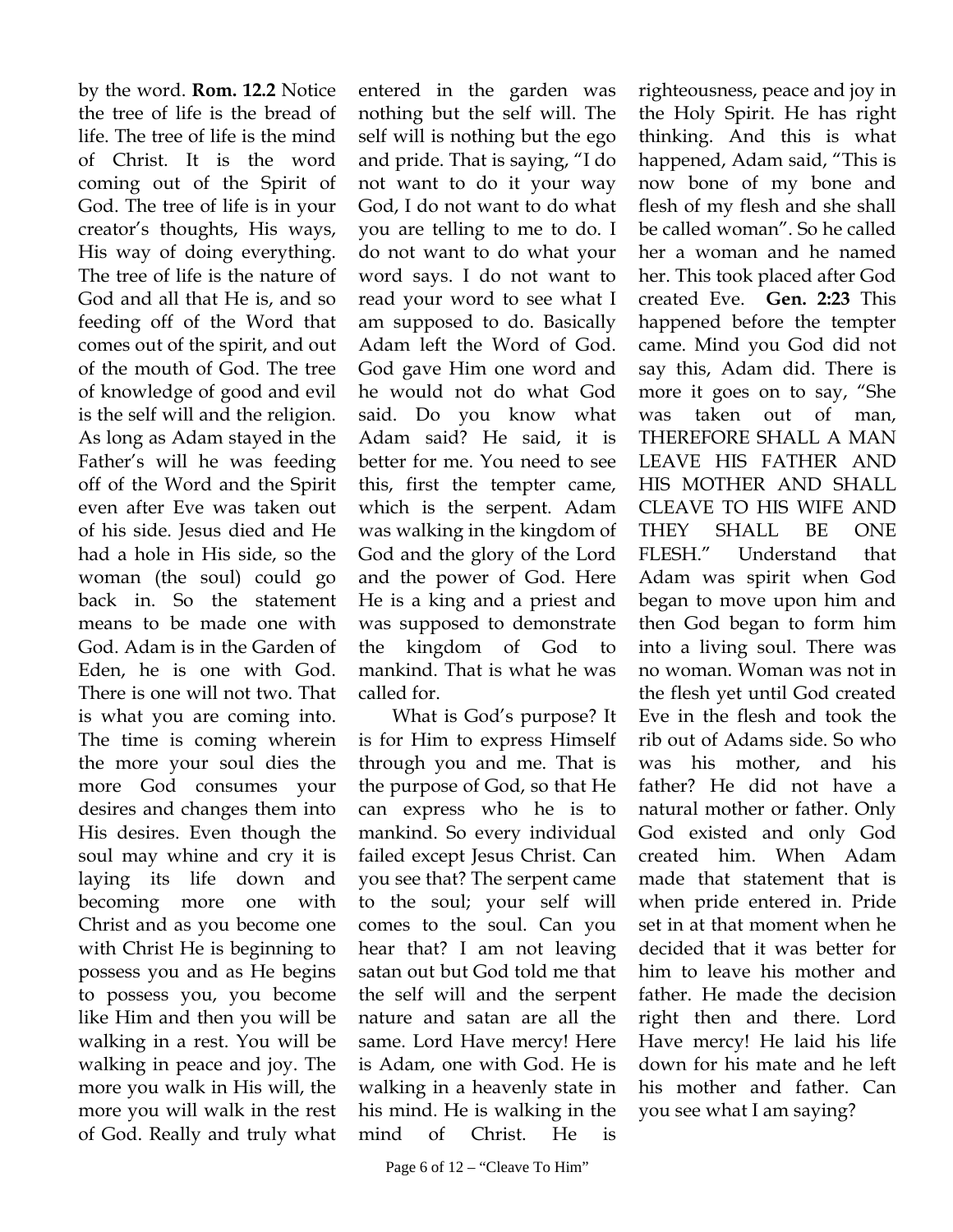Today people are cleaving to their soul. They are cleaving to the woman. They cleave to the woman in somebody else and sometimes they cleave to the woman in themselves. I hope that you see that! That is when it all started, right there. He opened the door for the serpent to come in to the woman. Notice the serpent did not come to Adam because Adam knew. God did not give the commandment to Eve. He gave it to Adam in the Garden of Eden. Notice you did not see the word "I" until after the fall. You did not see the words "self" or "will" until Adam fell. In fact when you see the serpent, what is he doing? Now the word I want to bring out here is "beguile". In **Genesis** chapter three the serpent beguiled or deceived Eve. To deceive means to take away from. "He beguiled her" The serpent or the "self will" comes to the soul. That is where he operates. He will not come to the Christ that is in you. The fall of Adam happened when he was drawn away by the lust of his own flesh. It is really simple. God was telling Adam, if you sow to the Spirit you will live forever but if you sow to the flesh you will reap death. **Gal. 6:7-8** That is what he was saying in the Garden of Eden. So Adam sowed to the flesh when he made the decision to cleave to the woman. When you and I cleave to the woman we decide not to obey God.

We do this when we decide not to obey His voice and Word. It is when we do not want to follow through and do what He wants. As soon as Adam made that decision he forgot who he was. The serpent's purpose is to usurp. That is when satan became god of this world. That beastly man became god of this world. And we wonder why the world is in the condition that it is in today. The bible says that man is a beast. Man was created on the sixth day and it says that the beast is coming up out of the sea. That is in Rev. thirteen. Thirteen is the number that symbolizes rebellion and the sea is the representation of humanity and mankind. He said that this beast will come up out of the sea and it has seven heads.

I will never forget the day when I was coming up the road and the Lord gave me a vision of seven dragon heads. I had no understanding of this. One dragon had fire coming out of its mouth. I got home and I said, I do not know what that means and the Lord said you need to seek for the interpretation as to what it means. He said the seven dragon heads represent the kingdoms that are in this world. It is a representation of the rulers that are in this world and are ruling out of the carnal mind, beastly minds. I asked, "Who is the dragon with the fire coming out of its mouth"? The Lord said, "It is Saddam

Page 7 of  $12 -$  "Cleave To Him"

Hussein." That was the first war we had with him. We found out later that Saddam Hussein was getting ready to ignite some chemicals. We saw the Father put fear in his mind and that prevented him from doing it. It was not until two years later that it came out in the news. The Father said that he was going to ignite something" So we called the group and told them to intercede. I asked the Lord if He was trying to tell me that man is a beast. He said yes. Without me man is a beast. It is that serpent nature. Adam was to reproduce the mind of Christ and the spiritual nature. You can understand more of the nature of Christ in Galatians chapter five which speaks of that spiritual nature in Christ. Adam would have produced the spiritual nature if he did the will of the Father and did what the Father asked of him. Basically it is real simple, it is to trust and obey, because there is no other way, to be happy in Jesus but to trust and obey. Sometimes obedience may be difficult for you. Can you see the beastly nature today? It is always in operation. Remember Jesus called various religions, people at that time serpents and vipers. We have to understand that two natures exist. It is the carnal nature and the Christ nature. The Lord said that you shall know them by their fruits, not by their miracles. You shall know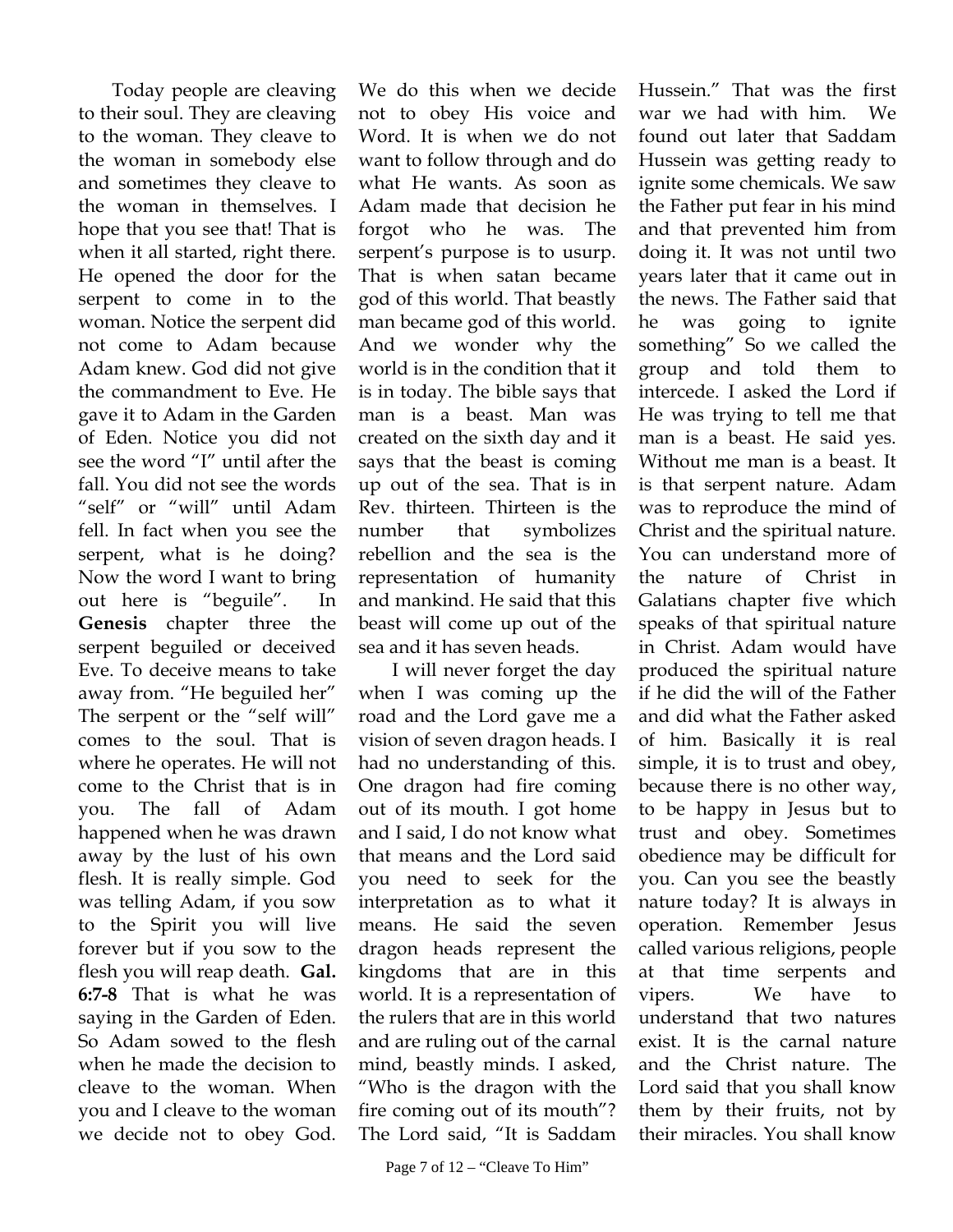them by their fruits, the nature! That spiritual man wants to be submissive. What is a pure heart? I believe that it all has to do with the heart and the mind. Blessed are the pure in heart for they shall see God. They shall see the face of God. That is what the word of God says. Blessed are the pure in heart for they shall see the face of God. Do you want to know what a pure heart is? It is those who are devoted to Him and those that love Him and obey Him. Pride and iniquity began to set in. Adam, at that moment he chose to separate himself from his mother and father and to cleave to the woman. So he partook and feasted off of the tree of knowledge of good and evil with her. How many times have you allowed people to persuade you to do things that you know in your heart was not right. We know that God is a righteous God. He is pure and holy and He is just and perfect.

The bible say's in **Proverbs 4:20 "My Son attend to my words, incline thy ears to my sayings and let them not depart from thine eyes. The lust of the flesh and the pride of life; the eyes are the window to the soul".** So then it says here keep them in the midst of thine heart. Keep the word within your heart. Keep the sayings of God and the things He has told you and want you to do in your heart. Keep the heart with all

vigilance. When Adam fell all the serpent people and the people of the kingdoms of this world said "Thou art just like us now. Because of what you have done you weakened the nations of this world". Basically Adam was to live in faith all the time in the Garden of Eden. Adam was to trust God all the time. God was saying to Adam, that he was here to do the will of the Father and that when he walked in the purpose and will and do what God has chosen and called Adam for then everything will fall in place. All will be well. That is why God says "Seek ye first the kingdom of God and His righteousness, then all things will be added undo you". Everyday say not my will but thy will be done and put your thoughts in my mind No wonder Jesus said "Pick up your cross and daily and deny self".

 That self is nothing but the Anti-Christ. You might say "How can you say that sister Joyce"? Well read it in **Matthew 16:24** where Jesus is talking to Peter. One minute Peter is in the Spirit and in the mind of Christ and the next minute he is in the carnal mind. In **Matthew 16:15** Jesus asked the disciples "Who do you say that I am?" And Peter said "Thou art the Christ. Jesus turned around and said "Only the Father could have revealed this to you". Meaning, you have his thoughts and you

have the spiritual understanding. Only the Father could have told you that. Then Jesus began to talk to Peter about the keys of the kingdom which is another subject within itself. So Peter did step out into the mind of Christ by faith. Then Jesus told the disciples that He was going to have to go to the cross. Peter said "Far be it unto you". Basically he was saying "No, save yourself". That is what the self will is always saying to you and me. Jesus turned and said to Peter, "Get behind me satan". Why did Jesus call Peter satan? It is because the self will and satan are one and the same. That is where the anti-Christ is. The anti-Christ is anything that is against God's word and His nature. Anything that is against the voice of God is anti-Christ. Can you see that? Lord Have mercy!

The same thing that happened to Adam happened to Saul. Saul did not want to do what God wanted him to do. Saul only did part of what he was told. He did part of the instructions that God gave him. This is in **1 Samuel** chapters fourteen and fifteen. Take a look at the scriptures. By doing part of what God told him to do he was thinking that he was looking good. Saul said "I have saved the best for the king". Then the prophet told him straight out "you did not do what He told you to do. You only did it in part". Saul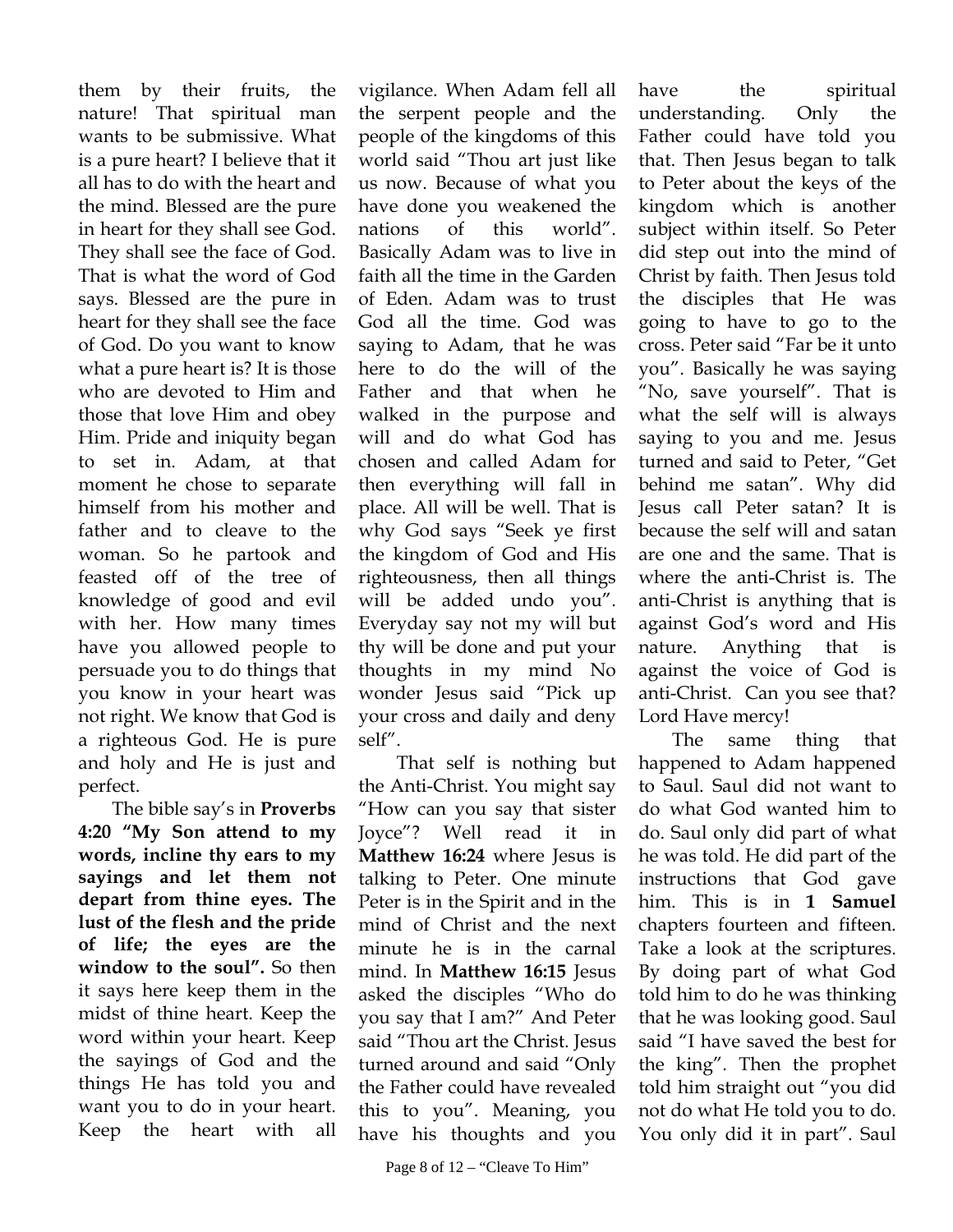said "Well look at all the sacrifices I made and offered to the Lord" But the prophet said, "Obedience is better than sacrifice". **1 Samuel 15:22-23** Disobedience or rebellion or rebellion is witchcraft. That is in the word. Lord Have mercy! That is the anti-Christ. I gave these examples so that you can see what goes on but you can live in the Kingdom of God everyday. Do not be afraid, you will start out in trial and error. You will deceive yourself at times but you will learn from your mistakes if you have enough hard knocks. You can submit to His will and understand that he has made it possible by what He did on the cross. Jesus has made you one with Him again. That is why God says that you are a new creature in Christ Jesus.

There are so many people who do not know who they are. They do not know their true identity. Why do you think we have so many lesbians? Why do you think we have so many homosexuals today? The bible tells you why. **Rom. 1:25** "They love the creature more than the creator" They have a identity crises. They just don't know who they are. The whole purpose of the serpent is to make you forget your purpose in life and what God has called you to do in Him. "Keep your heart with all vigilance for out of it are the issues of life". So out of your heart is the issues' of life. That is something to

think about. Vigilance means to be alert, stay awake and keep watch. In applying this to makes ones life it means to be attentive with care. There will be a lot of people who will hate you when you are walking in the Spirit and with a greater anointing. You are submitted to God and your soul is beginning to die and it is being swallowed up in Christ. Now the serpent is the flesh man and the flesh man hates the Christ, the spiritual man. Why do they hate the Christ? Actually it is because they want what you have but they want to get it the easy way. Or they do not like to see you happy because they are miserable and want you to come down to where they are. That is why the serpent took Jesus up on this high place and showed Him the kingdoms of this world and offered them to Jesus. You might ask how did the god of this world get the kingdoms of this world? Adam gave it to him through the fall. The church has not taken it back yet. The church has not tapped into the authority and power of the kingdom of God that is within them. The church is counting the number of people they have and the amount of money they have and how grand the church buildings are. They are talking prosperity. Well you see God wants you to prosper. Paul did say, "I wish brother above all things that you prosper and be

Page 9 of  $12 -$  "Cleave To Him"

in health even as your soul prospers. Some ministers leave that out. I get very concerned when I don't hear ministers talking about Gods people being changed into the image of His dearly beloved Son.

The whole plan of the serpent, the beast of this world is to keep it and control it and still have that beastly nature that is in the world. Is not our world in a mess today? It is off course. But God is raising up a people; His own government; a people who are willing to follow the Lamb wherever He goes. They have His name written in their forehead. But there are also a people who have the image of the beast in their forehead. The image of the beast is talking all the time. There are only two images and there are only two natures. There is the natural man and the spiritual man; the carnal man and the man with the mind of Christ. You see basically God was saying to Adam, I don't want you to cleave to the wife. I do not want you to leave the Mother and Father. God does not want you to cleave to the soul but cleave to Him. He wants you to become as little children and depend on Him. These are the ones who will inherit the kingdom of God. You must become as a little child. A little child depends on mom and dad but then gradually grows and eventually becomes one with Him. Then God swallows up your will and there is one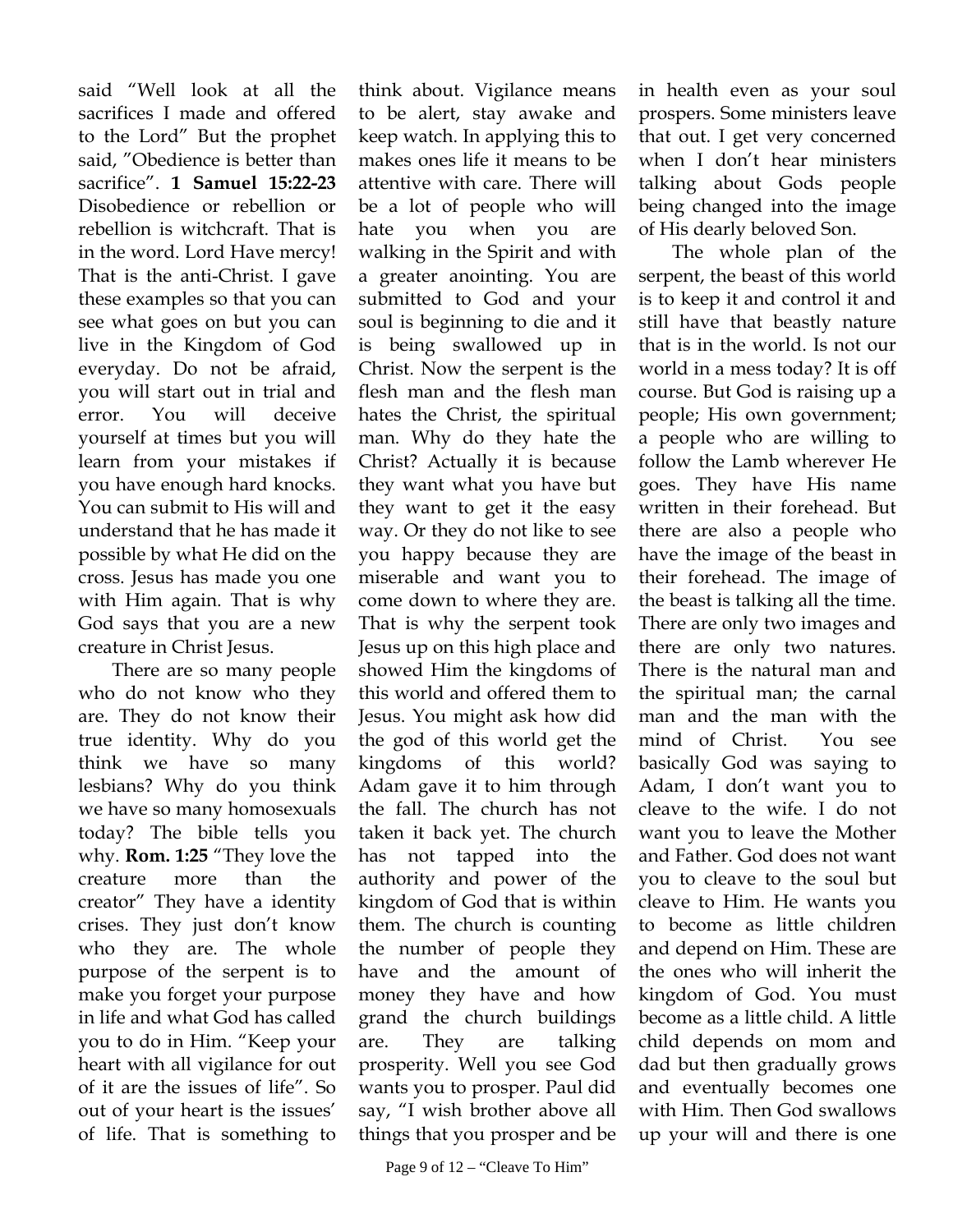will. God's will. There is no more battle in your heavens because you are staying in that rest in your mind. You are not yielding to the self will anymore. You are yielding to the will of your Father. You have to come to the realization of God's purpose which is that I am here to do the will of my Father. My soul will love Him and I will be persistent and consistent about it. My Father, teach me and let me know when I deceive my own self. **Colossians 3** "You have been risen above". That first man Adam was risen above. God placed him in a spiritual realm. Set your affections on thing's above and not on things of the earth. But he cleaved to the woman and set his affections on the things of the earth. It is really simple. **Col.3:1-2**

 In **1 Timothy 2:14** it says, Adam was not the one deceived, it was the woman who was deceived. Why did he want to beguile her? He wanted to corrupt the mind. Have you notice how your mind is so clear and pure? It is because the Father is transforming your mind unto the mind of Christ. The sea is going to become clear as crystal. There is no more confusion and you are not confused. You are not wondering around in the wilderness. You are not wondering what to do. You are staying in the mind of Christ which is peace and rest

having a clearness in your heavens. As soon as you disobey and leave Him out you descend and go to the left side of your brain. I remember the Lord stated to me that we have two gods. We are married to two men. We are having a relationship with the first man Adam and trying to be married to Jesus at the same time. He knows how to break your will. He is going to ride that thing until you are fully and completely possessed by Him. He will be supreme. He will be all in all. There will be those on this side who will get it and some who don't get it. THE WORD BEGUILE ALSO MEANS TO WASTE A LOT OF TIME; TO PASS TIME; TO DISTRACT; TO PASS TIME PLEASANTLY; TO AMUSE OR CHARM. Ha! How many times do you and I waste time? Come on hear what I am saying! The soul wants to be entertained. There is a time for God to entertain you, yes. But He wants to be in the entertainment. There are truly times when we waste time. The whole idea is to get you off course and to bring you down into the ways of the world so that you will forget your true purpose of your life in Christ.

We know that after the fall Adam blamed Eve. I learned a long time ago that if you don't want to change just blame it on somebody else. There are a lot of people who just don't want to pay the price. When we

teach on the nature of God and about being changed into His nature, people would come and then they would leave. I asked God why? He said they don't love me Joyce. They do not want me. They are not rejecting you, they are rejecting me. There are people who do not want to submit to His authority. You must submit to your Father, it is a daily submission. That is God's purpose. I hope you are hearing what He is saying. As I stated above, Adam blamed Eve and so the blame has gone on for years and years. I went through many things in my life and I blamed others but I learned that I couldn't change as long as I continued to blame others. Perhaps what the other person did was wrong but if I kept blaming them God could not change me. As long as I focused on how I was wronged the baggage in me could not be dealt with. Through the fall of Adam, the Adam man has become very religious. Adam is always trying to ascend and get there. Look at Isaiah 14. It talks about the fallen king. Adam was removed from being king and priest of Gods kingdom. Saul was removed because he disobeyed God by being king. God sought an individual who was after His own heart. All of you are called and chosen to be kings and priest in the kingdom of God. We have teachings on it if you want a better understanding on it. So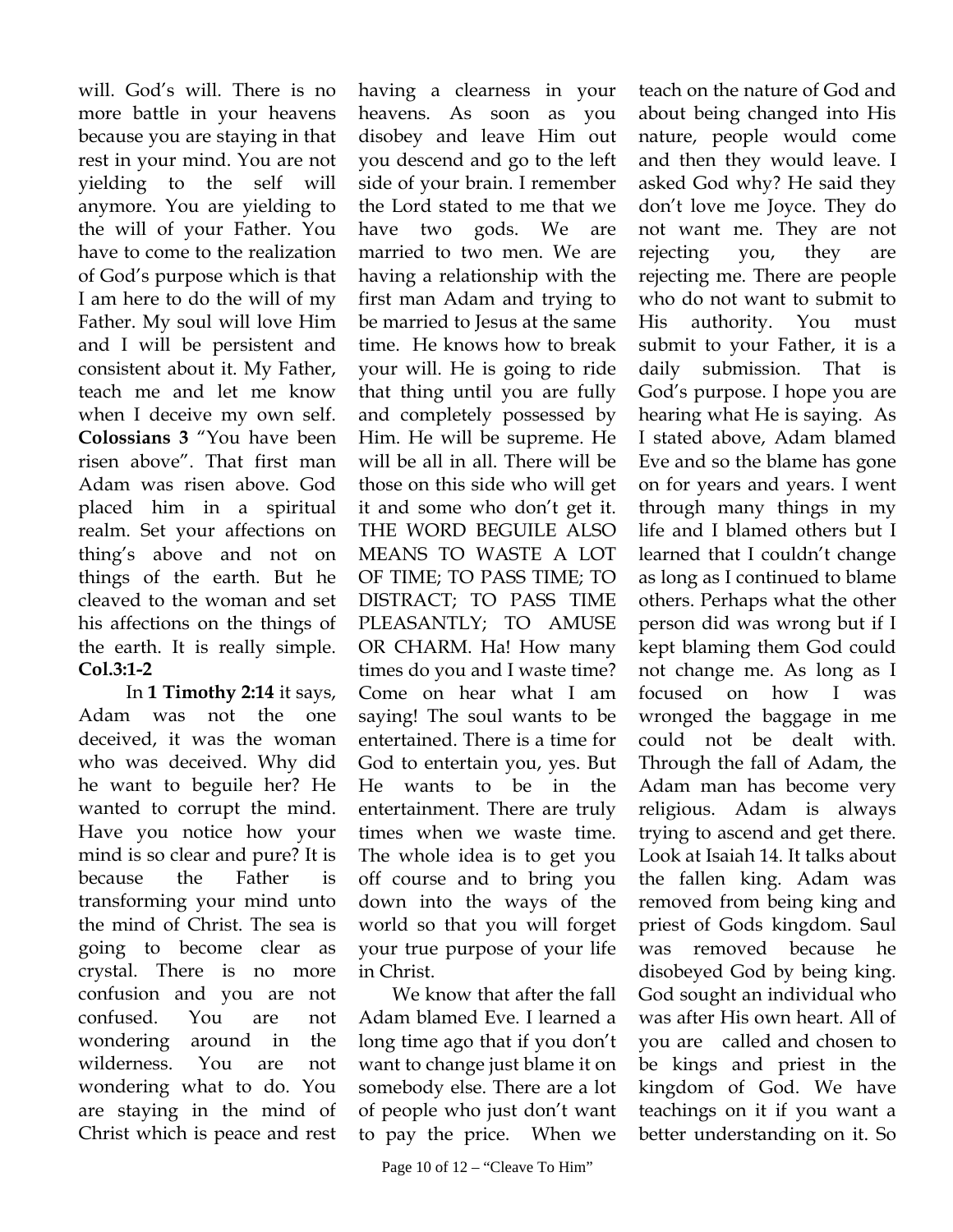therefore Saul was chosen but he disobeyed God. **Isaiah 14:19 Hell from beneath is moved for thee to meet thee, even all the chief ones of the earth. It has raised up their thrones, all the kings of the nations.** So it reinforced and gave power to all the people in the world. God taught me a long time ago that the carnal mind has power. It has power and energy and can do signs and wonders. You need to discern the difference between the two. He took me to a place where I sat and watch an individual as he preached. He was teaching a doctrine that a lot of people are teaching today. He was a very emotional individual. He was crying and preaching and creating fear. The people ran to the alter. I heard the Lord say that is the carnal man. Do you want to know how they got them to the alter? He said, they get them through the power of the carnal mind. I don't bring them to the alter, fear brought them, not My Spirit. No man can come to the Father except I draw him. The people's nature does not change unless I draw them. They were moving through the emotions of an individual. A spirit man will not sweat. He does not have to work it up. He is resting and letting God talk through him or her. Remember there is no male or female in the kingdom of God. God's people need to know these things. We all need to

recognize the difference. You shall know them by their fruits. You are going to know them by the nature, the nature. **Gal. 3:27-28** 

Now in **Isaiah 14:10 "All they shall speak and say unto thee, thou art also are become as weak as we"**. They are down to that weakened nature of that Adam man. **"Thou art become like us". Verse 11**. **"The pomp brought down to hell".** Hell is really the state of mind. **"And the noise of the voils: the worm is spread under thee and the worms cover thee".** The worm is the carnal mind; the carnal man. So he became natural being not a spiritual being. But he says in **verse 12 "How art thou fallen from heaven O Lucifer, son of the morning! How art thou cut down to the ground, who didst** weakened the **nations".** So through Adams fall he weakened the nations and death entered in. Notice that Lucifer basically is the bright morning star. Now understand that Lucifer was in all of Gods glory. He was the bright morning star. In **Revelations** the name satan is used not Lucifer. Jesus is called the bright morning star. So the glory and nature of God is the bright morning star. Adam fell from the nature of God into the natural man. Notice you never saw the word "I" in the Garden of Eden until after the fall. So now you can see that pride and ego sits in the seat where

Christ is supposed to sit. Can you see that? You are the temple of God. The bible teaches about the sin of perdition. When God is seated in your seat which is your mind, you are following his instructions and obeying His voice. Who is in charge? Not you, God is in charge. Who is in control? God is controlling you. But when you sit in that seat which is the ego and pride, then that becomes the self will. Then you become the god of your temple and that is the sin of perdition. That is what God is exposing right now because He said there would be a falling away first, so that the son of perdition can be exposed and revealed. **II Thes. 2:3-4** 

You wonder why so many people started out but you see them falling away. The enemy comes as an angel of light. He comes as a sheep but he is a wolf. He comes in sheep's clothing. His inward part has not changed. You wonder how they could do that after they were doing so well in God. Their nature did not change. When you change into His nature and His likeness every now and then you might be tempted because of a weak area in your life but the bible says blessed is he that overcomes that temptation, he will receive a crown of life. A double minded man is one who obeys God sometimes and sometimes he does not obey God. **James 1:8 "A**